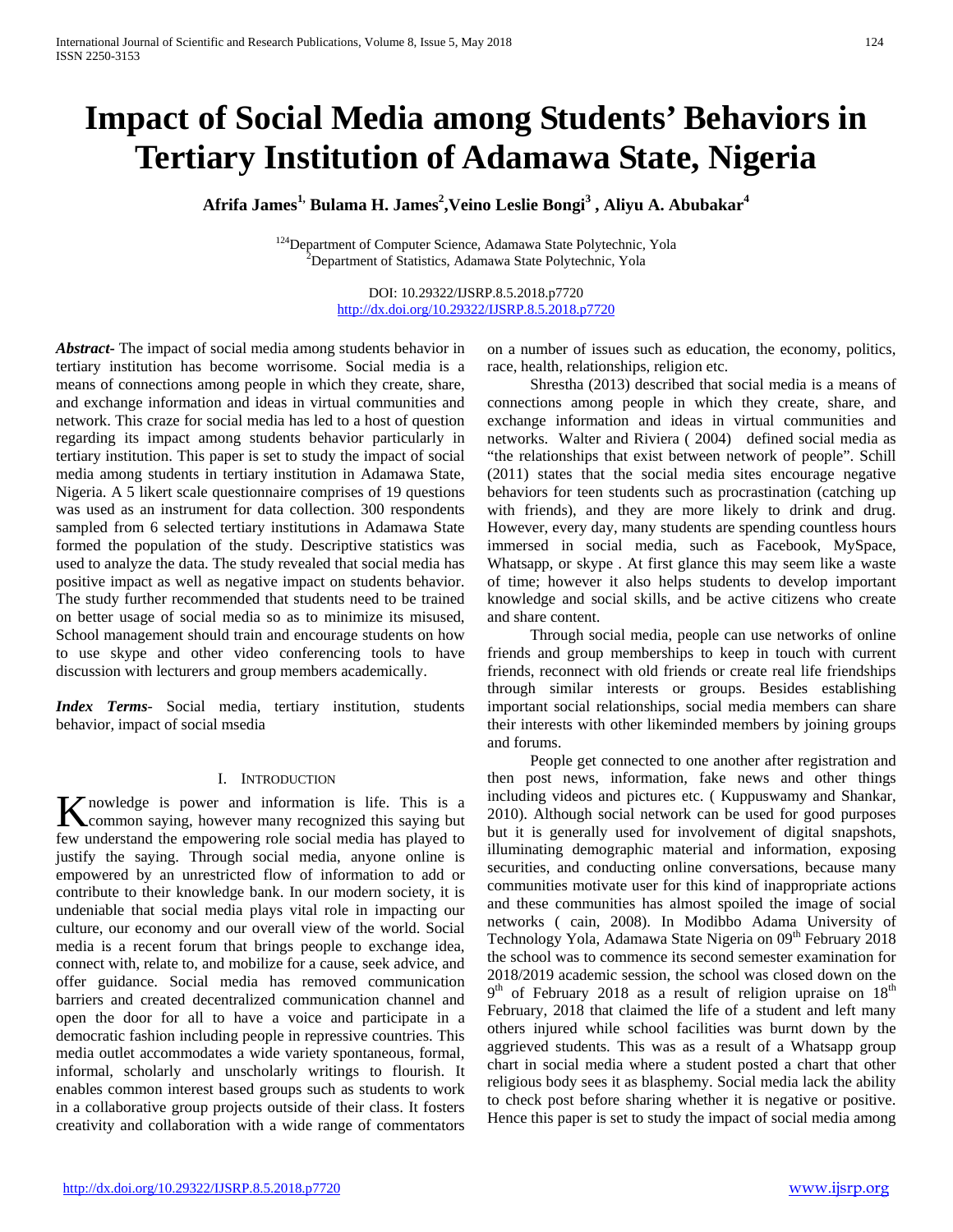students' behaviors in tertiary institution in Adamawa State, Nigeria.

#### II. RELATED WORK

 To educate a child is to ensure his future. Providing education is very essential part of an individual's life for every teenager, education is more important than anything. Today teenager shows very much interest for using social networks but unfortunately Social Networks affect education badly ( Kuppuswamy and Shankar, 2010).. Previous research has calculated that more than 90% of college students use social networks ( Elison, Steinfield and Lampe, 2007). Technology has shown a fast development by producing small communication devices but these small communication devices can be used for accessing social networks any time anywhere, these devices include pocket computers, laptops, iPads and even simple mobile phones (which support internet) etc. Technology is step towards betterment, no doubt but any technology which can provide ease of social networks can be dangerous for social network addicts. Providing ubiquitous facility of social networks is a straight invitation of addiction to any teenager and even an adult, as academic satisfaction is not enough for those students who suffers from social isolation ( Tiftany, Yevdokiya and Sandra, 2009).

 Consequently, harassment among peers has become unlimited thanks to the youth's access to the modern technologies. Bullying has occurred in a new territory, online (Li, 2006). Studies suggest that offline bullying usually increases in middle school but online harassment happens later and continues into high school (Wolak et al. 2006 ).

 This social media has also resulted in the development of dangerous online behavior. Thus, not only the exposition to unwanted material has been considered as a serious risk, but also the participation and the facility to become a member of controversial groups. Some students may identify strongly with this sort of material and they may feel validated and encouraged to practice it (Wolak, et al., 2003). Ybarra et, al. (2007) study found that ―engaging in many different kinds of online risky behaviors explain *online interpersonal victimization* more than engaging in specific individual behaviors‖. Interestingly, according to Ybarra et al., (2007) engaging in online risky behaviour takes place while youth is using the internet with friends or peers. Bannink, Broren, Van and Petra (2014) pointed that Cyber bullying has become a major issue among youths in the last couple of decades, as it allows its victim's to post things in front of their peers and humiliate them. Bullying is defined as an aggressive act that is carried out by a group or an individual repeatedly and over time against a victim who cannot easily defend him or herself. With the use of Internet and mobile phones, a new form of bullying has emerged, often called 'cyber bullying'. In cyber-bullying, aggression occurs via electronic method, via the Internet and especially through social media ( Bannink, Broren, Van and Petra, 2014).

#### III. METHOD AND MATERIAL

 The sample population of the study consisted of 300 students drawn from 6 selected tertiary institutions out of the 10 in Adamawa state. These schools are Adamawa State Polytechnic, Yola, Adamawa State University Mubi, Federal Polytechnic, Mubi, College for Legal Studies Yola , College of Education Hong, and College of Agric Ganye

 The descriptive research design was used for this study, the main method employed to collect data was questionnaire which was designed in three sections. Section A contained the bio-data of the respondents, section B is a multiple choice questions for the respondents in line to the study and section C contained five likert scale questionnaire comprises of 16 questions on the impact of social media on students behavior. A total 50 students from each of the selected schools will be issued a questionnaire to fill for the study.

**Table 1. Selected schools**

| S/N            | Name of School       | Local             | Sampled     |
|----------------|----------------------|-------------------|-------------|
|                |                      | Government        | respondents |
| 1              | Adamawa State        | Yola North        | 50          |
|                | polytechnic,         |                   |             |
| $\mathfrak{D}$ | Adamawa State        | Mubi              | 50          |
|                | University           |                   |             |
| 3              | Federal              | Mubi              | 50          |
|                | Polytechnic          |                   |             |
| 4              | College<br>for       | <b>Yola South</b> | 50          |
|                | <b>Legal Studies</b> |                   |             |
| 5              | College<br>of        | Hong              | 50          |
|                | Education            |                   |             |
|                | of<br>College        | Ganye             | 50          |
|                | Agric                |                   |             |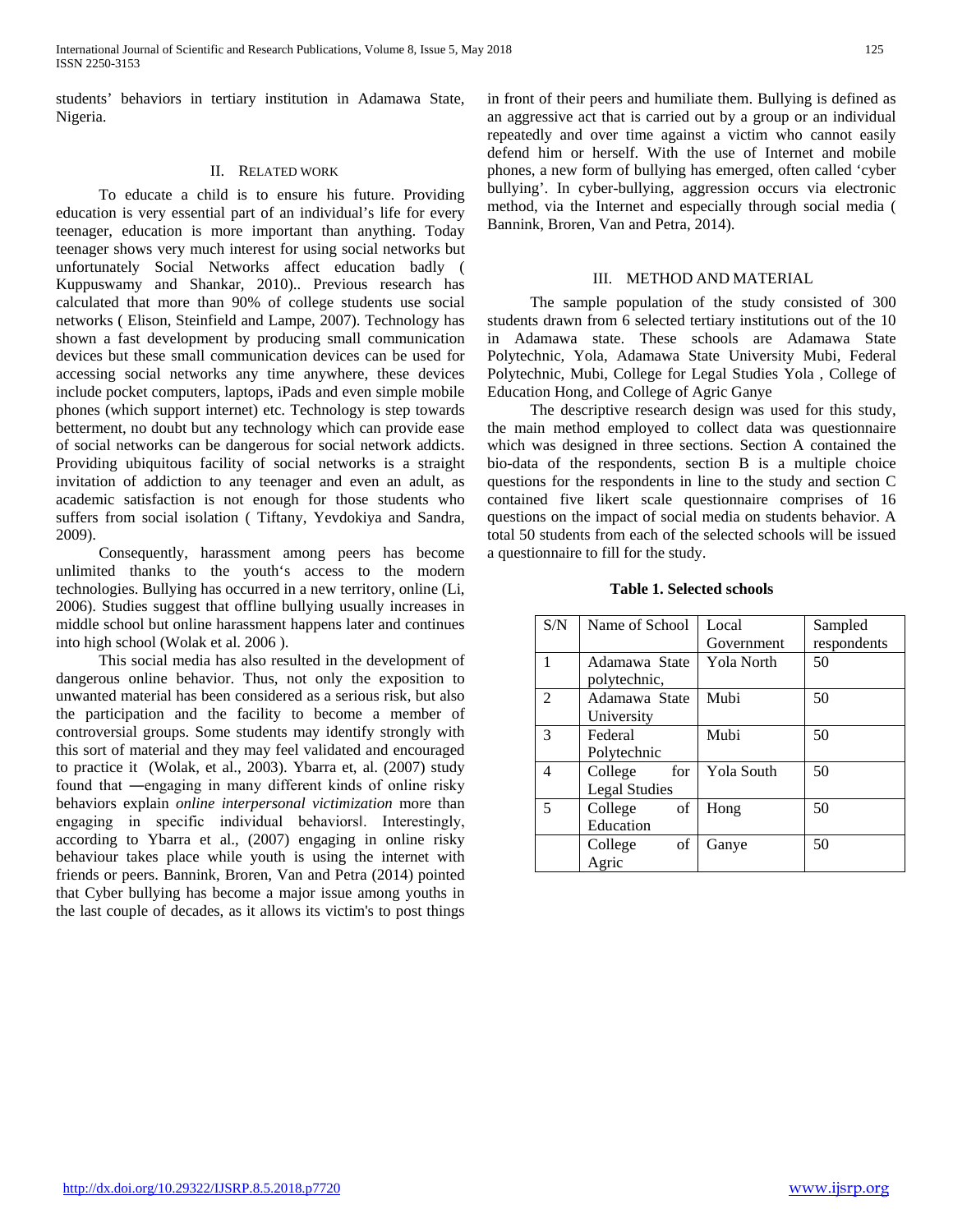IV. RESULT AND DISCUSSION



Figure 1



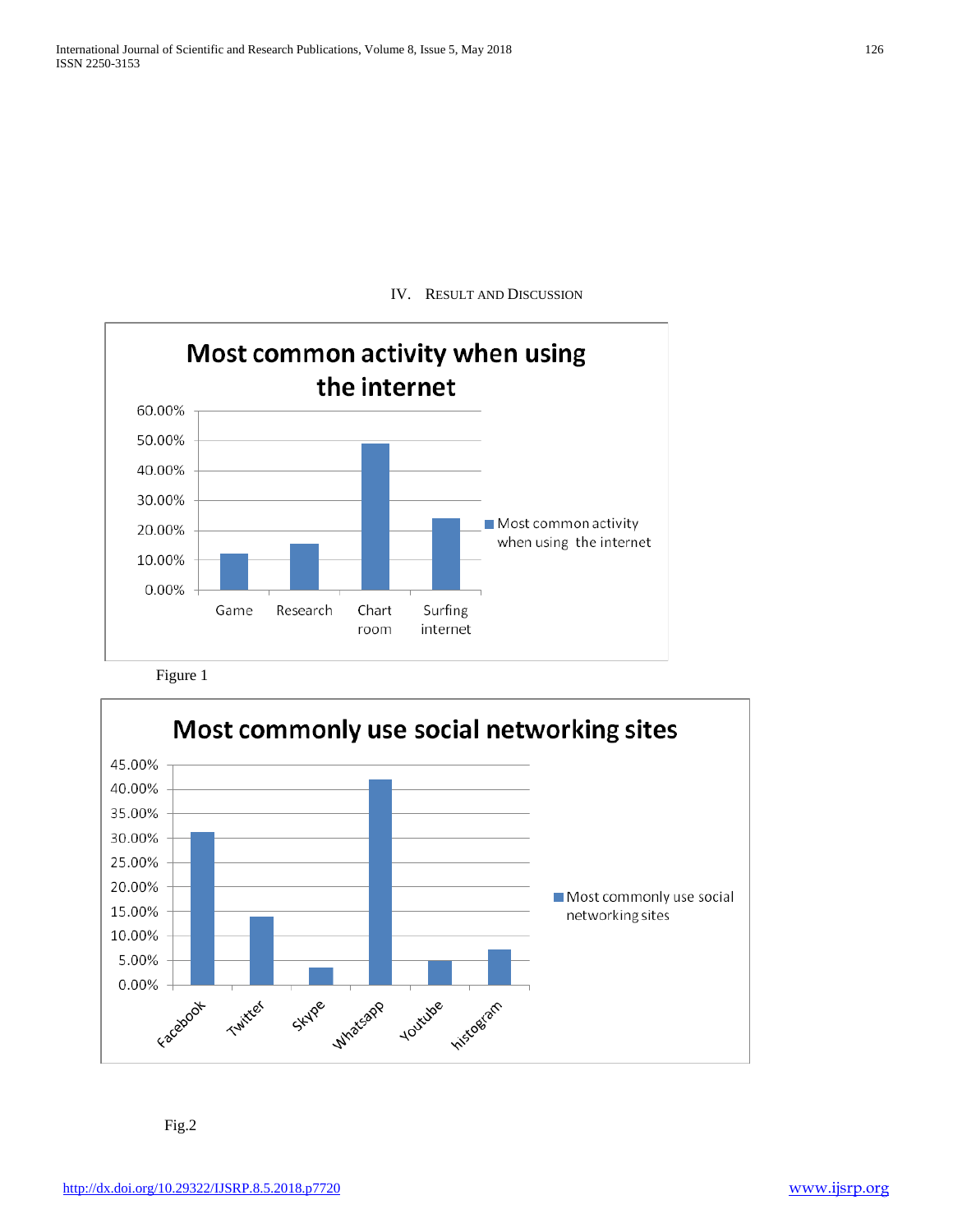| S/N            | Key question | <b>SD</b> | A   | <b>UD</b>      | DA  | <b>SD</b> |
|----------------|--------------|-----------|-----|----------------|-----|-----------|
|                |              | 183       | 110 | 0              | 5   | 2         |
| 2              | 3            | 106       | 185 | 0              | 6   | 3         |
| 3              | 5            | 192       | 97  | 2              |     | 3         |
| $\overline{4}$ | 6            | 28        | 59  | 0              | 136 | 77        |
| 5              | 8            | 23        | 29  | 4              | 161 | 83        |
| 6              | 9            | 178       | 109 |                | 9   | 3         |
| 7              | 11           | 203       | 87  | $\overline{0}$ |     | 3         |
| 8              | 12           | 127       | 141 | 3              | 22  |           |
| 9              | 15           | 109       | 134 | 0              | 36  | 21        |
|                |              |           |     |                |     |           |

# **Table 2 summary of the opinion by 300 respondents in line with the key questions**

**Table 3; shows responses of key question 1: Students frequently upload and share videos and photograph in social media**

| S/N | Key question SD |     | A   | UD | DA | SD |
|-----|-----------------|-----|-----|----|----|----|
|     |                 | 183 | 110 |    |    |    |

 Table 3 shows responses on students frequently upload and share videos and photograph on social media 60% respondents said they Strongly Agreed that students upload and share videos and photograph on social media, 36.6% Agreed, 0% Undecided. 1.6% Disagreed while 0.6% Strongly Disagreed. The result of the findings affirmed that 60% of the students strongly agreed to the assertion that they upload and share videos and photograph in social media.

**Table 4; shows responses of key question 3: students love visiting social networks because they meet new people**

| S/N | Key question $\vert$ SD |     |     | UD | DA | SD |
|-----|-------------------------|-----|-----|----|----|----|
|     |                         | 106 | 185 |    |    |    |

 Table 4 shows responses on students love visiting social networks because they meet new people 35.3% respondents said they Strongly Agreed that students love visiting social media because they meet new people, 61.6% Agreed, 0% are undecided, 2% disagreed while 1% strongly disagreed. The result of the findings affirmed that 61% of the students agreed to the assertion that they love visiting social networks because they meet new people.

# **Table 5; shows responses of key question 5: Students chart on forum/group where messages are share to the whole group.**

| S/N | Key question $ SD$ |     | A | UD | DA | SD |
|-----|--------------------|-----|---|----|----|----|
|     |                    | 192 |   |    |    |    |

 Table 5 shows responses on students chart on forum/group where messages are share to the whole group 64% respondents said they strongly agreed that students chart on forum/group where messages are share to the whole group, 32.3% agree, 0.6% are undecided, 2% disagreed, while 1% strongly disagreed. The result of the findings affirmed that 64% of the respondents strongly agreed to the assertion that they chart on forum/group where messages are share to the whole group.

## **Table 5; shows responses of key question 6; students use the internet to do assignment and enriching class note.**

| S/N | Key question $\vert$ SD |    | А  | <b>UD</b> | DA  | SD |
|-----|-------------------------|----|----|-----------|-----|----|
|     |                         | 28 | 59 |           | 136 | 77 |

 Table 5 shows responses on students use the internet to do assignment and enriching class note 9.3% respondents said they strongly agreed that students use the internet to do assignment, 19.6% agreed. 0% of the students are undecided, 45.3% disagreed while 25.6% strongly disagreed. The result of the findings affirmed that 45.3% of the students disagreed with the assertion that students use the internet to do assignment and enriching class note.

**Table6; shows responses of key question 8: Students use skype and other video conferencing tools to have discussions with lectures and group members academically.**

| S/N | Key question SD |    |    | UD | DA  | SD |
|-----|-----------------|----|----|----|-----|----|
|     |                 | 23 | ററ |    | 161 | 83 |

 Table 6 shows responses on students use skype and other video conferencing tools to have discussions with lecturers and group members academically 7.6% of the respondents said they strongly disagreed that students use skype and other video conferencing tools to have discussions with lecturer and other group members, 9.6% disagreed, 1.3% are undecided, 53.6% disagreed while 27.6% strongly disagreed. The result of the findings affirmed that 53.6% of the students disagreed with the assertion that students use skype and other video conferencing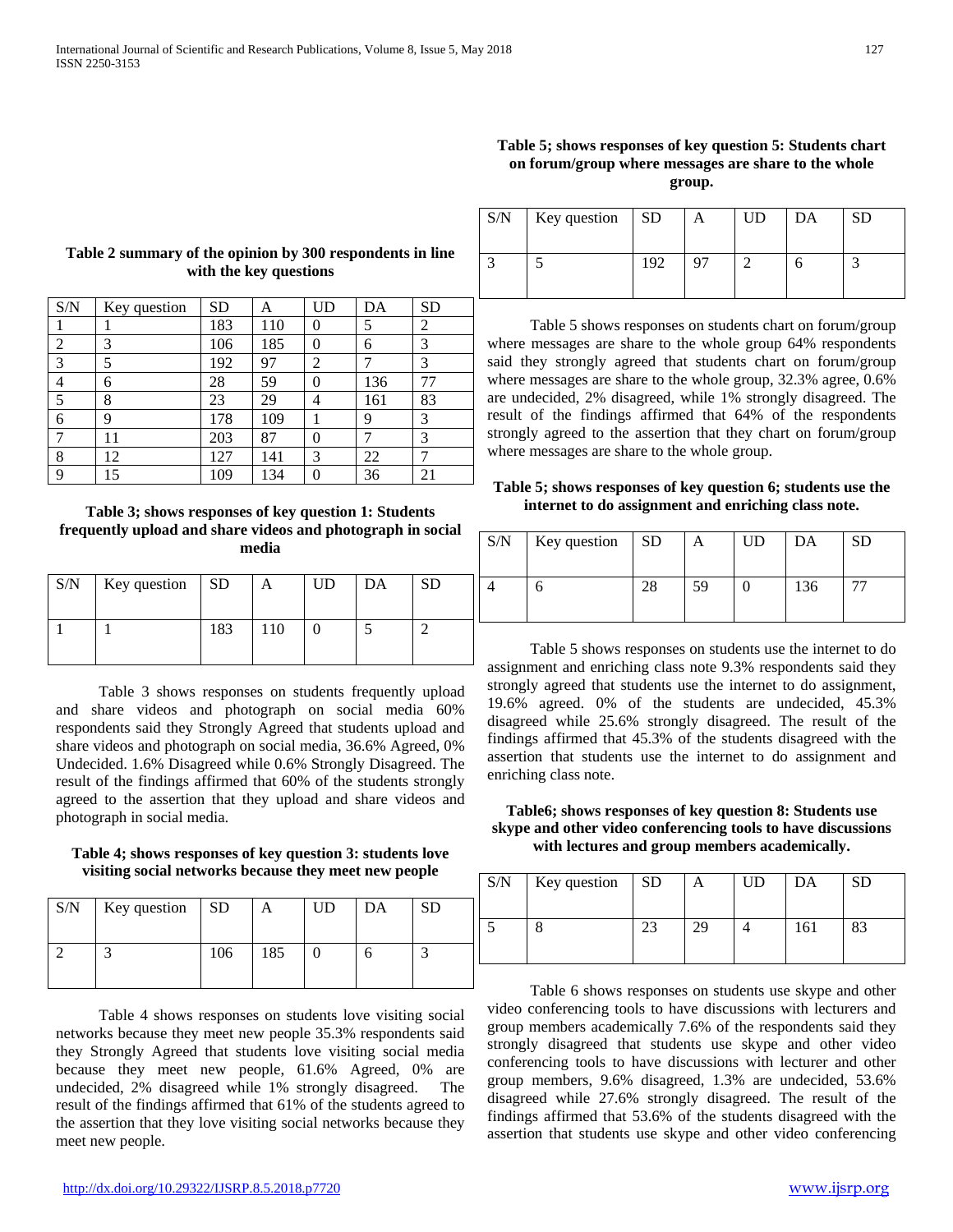tools to have discussion with lecturers and group members academically.

**Table 7: shows the responses of key question 9: Social media makes students lazier**

| S/N | Key question   SA |     |     | UD | DA | <b>SD</b> |
|-----|-------------------|-----|-----|----|----|-----------|
|     |                   | 178 | 109 |    |    |           |

 Table 7 shows responses on students that social media makes student lazier 59.3% respondents said they strongly agreed that social media makes students lazier, 36.6% agreed, 0.3% are undecided, 3% disagree, 1% strongly disagreed. The result of the findings affirmed that 59% of the respondents strongly agreed to the assertion that social media makes students lazier.

## **Table 8; shows the response of key question 11: Social media can facilitate negative ethnic- religion conflict among students**

| S/N | Key question $\vert$ SD |     | A  | UD | DA | SD |
|-----|-------------------------|-----|----|----|----|----|
|     |                         | 203 | 87 |    |    |    |

 Table 8 shows responses on social media can facilitate negative ethnic-religion conflict among students 67.6% respondents said they strongly agreed that social media can facilitate negative ethnic-religion conflict among students, 29% agreed, o% were undecided, 2,3% disagreed while 1% strongly disagreed. The result of the findings affirmed that 59.3% of the respondents strongly agreed to the assertion that social media can facilitate negative ethnic-religion conflict among students.

# **Table 9: shows the responses of key question 12: Due to social media, many students have been accidentally introduce to pornographic sites**

| S/N | Key question $\vert$ SD |     | Α   | UD | DA | SD |
|-----|-------------------------|-----|-----|----|----|----|
|     |                         | 127 | 141 |    | າາ |    |

 Table 9 shows responses on due to social media, many students have been accidentally introduce to pornographic sites 42.3% respondents said they strongly agreed that due to social media many students have been accidentally introduced to pornographic sites, 47% agreed, 1% are undecided, 7-3% disagreed while 2.3% strongly disagreed. The result of the findings affirmed that 47% of the respondents agreed to the assertion that due to social media many students have been accidentally introduced to pornographic sites.

**Table 10; shows the responses of key question 15: Social media has given a viable platform for hate speech among students**

| S/N | $Key question$ SD |     | A   | UD | DΑ | SD |
|-----|-------------------|-----|-----|----|----|----|
|     |                   | 109 | 134 |    | 36 |    |

 Table 10 shows responses on social media has given a viable platform for hate speech among students 36.3% respondents said they strongly agreed that social media has given a viable platform for hate speech among students, 44,6% agree, 0% are undecided, 12% disagreed while 7% strongly disagreed. The results of the findings affirmed that 44.6% of the respondents agreed to the assertion that social media has given a viable platform for hate speech among students.

## V. CONCLUSION

 The study found out that most common activity that students do in social media is charting as indicated in **figure 1**.49% of the respondents indicated that they always chart while on social media. **Figure2** shows that the most commonly used social networking site is whatsapp followed by Facebook with 42% and 31% respectively.

 The study further revealed that social media had various effects on student's behavior. For example **table 7** indicates that 59.3% of the respondents strongly agreed that social media makes students lazier, **table 8** also indicates that 67.6% of the respondents strongly agreed that social media can facilitate negative ethnic- religion conflict among students and **table 10**  indicates that 44.6% of the respondents agreed that social media has given a viable platform for hate speech among students.

 The study further revealed that, students frequently upload and share videos and photographs in social media as indicated in **table 3**. Table 4 indicates that students love visiting social networks because they meet new people and also connect to friends and family members

# VI. RECOMMENDATIONS

- I. Students need to be trained on better usage of social media so as to minimize its missuses. For instance table 5 indicates that students don't mostly use social media to do assignment and enriching class note.
- II. School management should train and encourage students on how to use skype and other video conferencing tools to have discussion with lecturers and group members academically
- III. Nigeria communication commission (NCC) and network providers should set up a means of filtering information that is shared or post on social media to avoid inciting statement and minimize pornographic and unwarranted materials through chart or post.
- IV. Parents and security agencies should monitor the activities of students on social media.